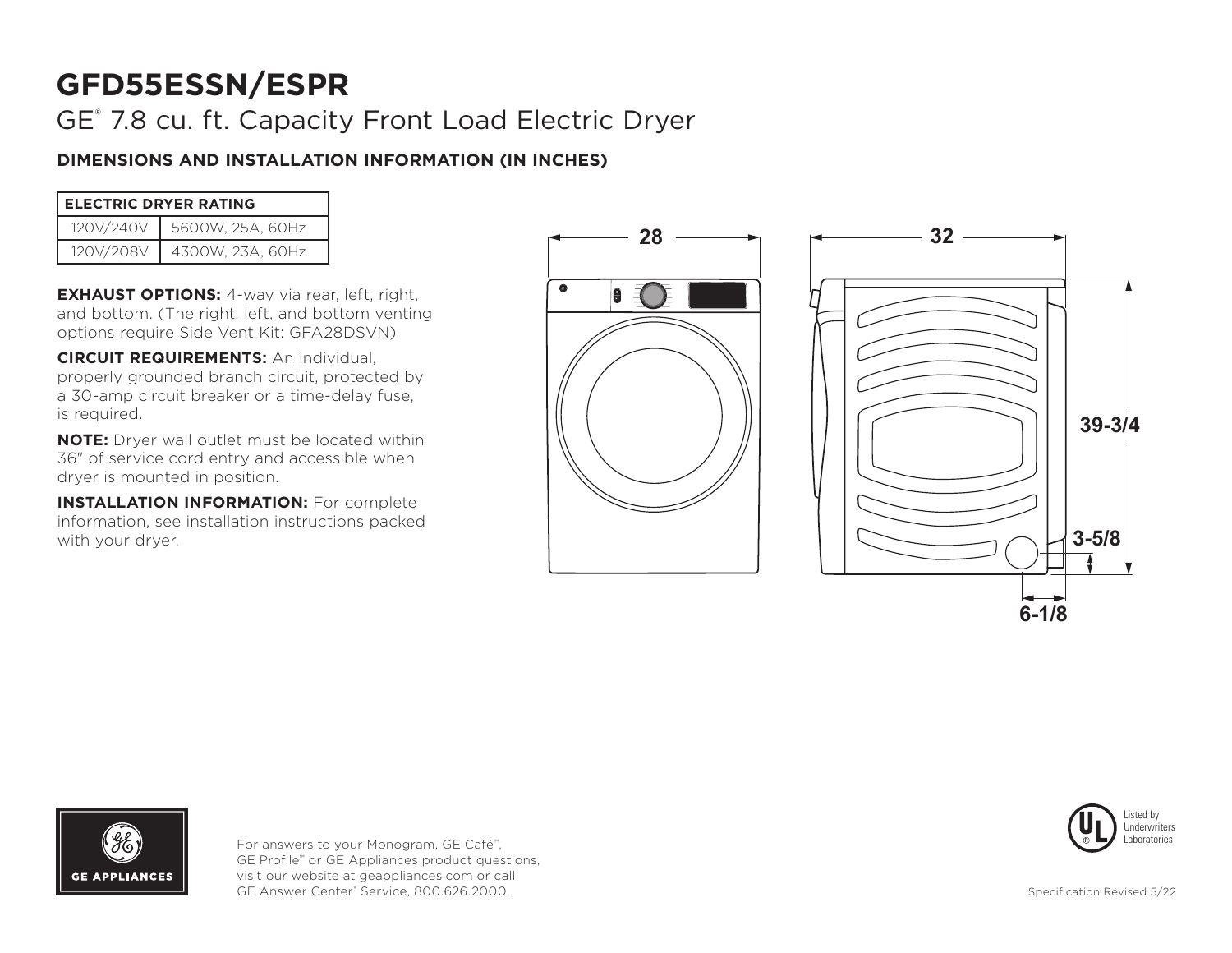# GE® 7.8 cu. ft. Capacity Front Load Electric Dryer

## **SPECIAL INSTALLATION REQUIREMENTS:**

# **STACKED INSTALLATION:**

Brackets for stacking dryer over washer are not included with the dryer. Order part no. GFA28KITN.

## **ALCOVE OR CLOSET INSTALLATION:**

If your dryer is approved for installation in an alcove or closet, it will be label on the dryer back.

The dryer MUST be exhausted to the outside.

Minimum clearances between dryer cabinet and adjacent walls or other surfaces are: 0" all sides and top.\*

Closet doors must be louvered or otherwise ventilated and must contain a minimum of 60 sq. in. of open area equally distributed. If this closet contains both a washer and a dryer, doors must contain a minimum of 120 sq. in. of open area equally distributed.

No other fuel-burning appliance shall be installed in the same closet with a gas dryer.

## **BATHROOM OR BEDROOM INSTALLATION:**

The dryer MUST be exhausted to the outdoors.

The installation must conform with the local codes, or in the absence of local codes, with the National Electric Code and National Fuel Gas Code, ANSI Z223 for gas dryers.

### **MINIMUM CLEARANCE OTHER THAN ALCOVE OR CLOSET INSTALLATIONS:**

Minimum clearances to combustible surfaces 0" all sides and top.\*

## **FOR MORE INFORMATION ON VENTING KITS AND ACCESSORIES,PLEASE CALL 1-800-GE-CARES.**

\*For improved performance, a 1/2" clearance is suggested on each side.

#### **STACKED DIMENSIONS (IN INCHES)**







#### **PEDESTAL DIMENSIONS (IN INCHES) GFP1528PNRS - SAPPHIRE BLUE GFP1528SNWW - WHITE**

This optional 16" pedestal raises the door opening and height of the washer or dryer.



#### **RISER DIMENSIONS (IN INCHES) GFR0728PNRS - SAPPHIRE BLUE GFR0728SNWW - WHITE**

This optional 7" riser raises the door opening and height of the washer or dryer while remaining ADA compliant.



**7"**



For answers to your Monogram, GE Café™, GE Profile™ or GE Appliances product questions, visit our website at geappliances.com or call GE Answer Center® Service, 800.626.2000.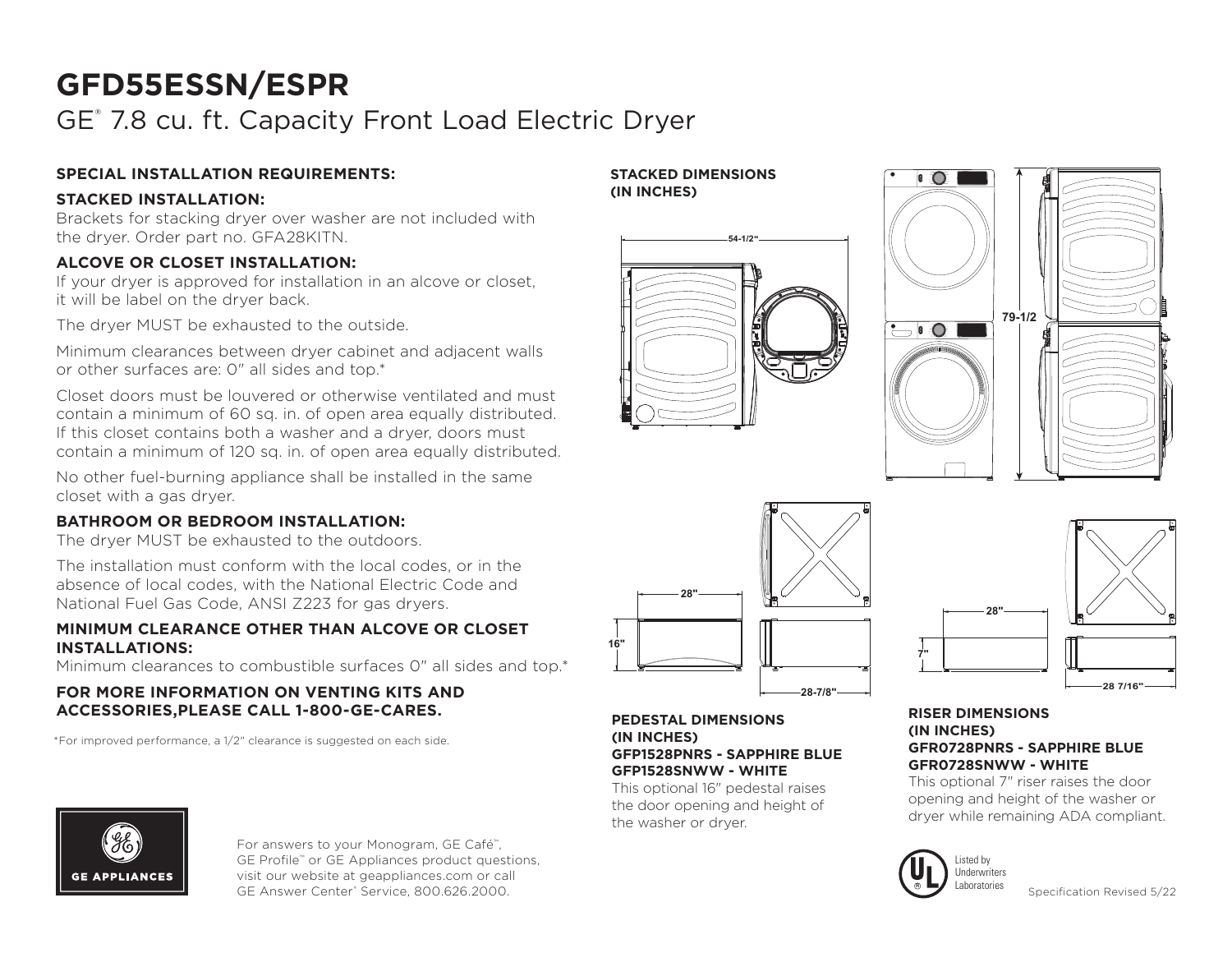# GE® 7.8 cu. ft. Capacity Front Load Electric Dryer

# **DRYER EXHAUSTING INFORMATION –METAL DUCT ONLY**

For complete information, see installation instructions packed with your dryer.

**DUCTING MATERIALS:** For best performance, this dryer should be vented with 4" diameter all rigid metal exhaust duct. If rigid metal duct cannot be used, then UL-listed flexible metal (semirigid) ducting can be used (Kit WX08X10077). In special installations, it may be necessary to connect the dryer to the house vent using a flexible metal (foil-type) duct. A UL-listed flexible metal (foil-type) duct may be used ONLY in installations where rigid metal or flexible metal (semi-rigid) ducting cannot be used AND where a 4" diameter can be maintained throughout the entire length of the transition duct. Please see installation instruction packed with your dryer for complete instructions when using flexible metal (foil type) ducting.

## **EXHAUST LENGTH CALCULATION:**

- 1. Determine the number of 90° turns needed for your installation. If you exhaust to the side or bottom of dryer, add one turn.
- 2. The maximum length of 4" rigid (aluminum or galvanized) duct which can be tolerated is shown in the table.

A turn of 45° or less may be ignored. Two 45° turns within the duct length should be treated as a 90° elbow.

A turn over 45° should be treated as a 90° elbow.

Dryers must be exhausted to the outside.

**CAUTION:** For personal safety do not terminate exhaust into a chimney, under any enclosed house floor (crawl space), or into an attic, since the accumulated lint could create a fire hazard or moisture could cause damage. Never terminate the exhaust into a common duct or plenum with a kitchen exhaust, since the combination of lint and grease could create a fire hazard.

Exhaust ducts should be terminated in a dampered wall cap to prevent back drafts, bird nesting, etc. The wall cap must also be located at least 12" above the ground or any other obstruction with the opening pointed down.

### **FOR MORE INFORMATION ON VENTING KITS AND ACCESSORIES, PLEASE CALL 1-800-GE-CARES.**